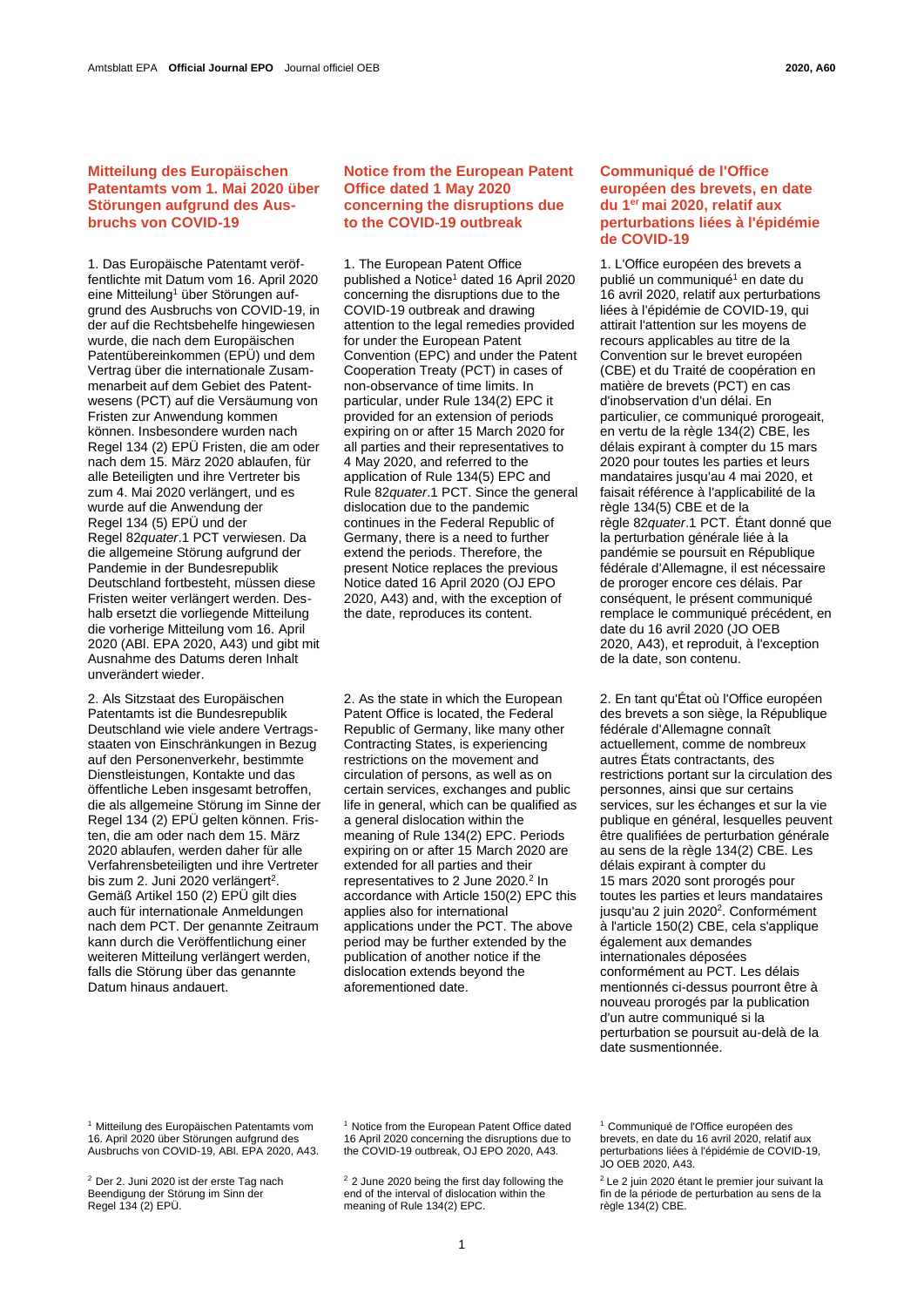3. Unbeschadet von Absatz 2 dieser Mitteilung und in Bezug auf davon nicht abgedeckte Fälle bietet Regel 134 (5) EPÜ eine Absicherung bei Fristversäumnissen infolge einer durch ein außerordentliches Ereignis verursachten Störung der Zustellung oder Übermittlung der Post mit Wirkung für den Sitz oder Wohnsitz oder den Ort der Geschäftstätigkeit eines Anmelders oder Beteiligten oder seines Vertreters. Diese Vorschrift ist auf Fälle anwendbar, in denen die Fristversäumnis auf außerordentliche Umstände zurückzuführen ist, die der Anmelder nicht zu vertreten hat; sie kann daher von allen Anmeldern, Verfahrensbeteiligten oder deren Vertretern geltend gemacht werden, die durch die Störung in den vom Ausbruch des Virus betroffenen Gebieten beeinträchtigt sind.<sup>3</sup>

4. Nach Regel 134 (5) EPÜ gilt ein verspätet eingegangenes Schriftstück als rechtzeitig eingegangen, wenn der Betroffene den Nachweis erbringt, dass es an einem der letzten zehn Tage vor Ablauf einer Frist aufgrund dieses außerordentlichen Ereignisses nicht möglich war, die Frist einzuhalten, und der Versand spätestens am fünften Tag nach Ende der Störung vorgenommen wurde.

3. Without prejudice to paragraph 2 of this Notice and in respect of cases not covered by it, Rule 134(5) EPC offers a safeguard in the case of nonobservance of a time limit as a result of a dislocation in the delivery or transmission of mail caused by an exceptional occurrence affecting the locality where an applicant, a party or their representative resides or has his place of business. This provision applies to cases where the failure to observe time limits is the result of exceptional circumstances beyond the applicant's control and may therefore be invoked by any applicants, parties to proceedings or their representatives affected by the disruption in the areas affected by the outbreak.<sup>3</sup>

4. Pursuant to Rule 134(5) EPC, any document received late will be deemed to have been received in due time if the person concerned offers evidence that on any of the ten days preceding the day of expiry of a period, it was not possible to observe the time limit due to this exceptional occurrence and that the mailing or the transmission was effected at the latest on the fifth day after the end of the disruption.

3. Sans préjudice du point 2 du présent communiqué, dans les cas non couverts par celui-ci, la règle 134(5) CBE offre une protection lorsqu'un délai n'a pas été observé parce que la distribution ou l'acheminement du courrier ont été perturbés en raison de circonstances exceptionnelles qui ont touché la localité où un demandeur, une partie intéressée ou son mandataire a son domicile ou son siège. Cette disposition s'applique aux cas où l'inobservation des délais résulte de circonstances exceptionnelles indépendantes de la volonté du demandeur. Les demandeurs, les parties aux procédures ou leurs mandataires qui ont été affectés par de telles perturbations dans les zones touchées par l'épidémie<sup>3</sup> peuvent donc s'en prévaloir.

4. Conformément à la règle 134(5) CBE, tout document reçu tardivement sera réputé avoir été reçu dans les délais si la personne concernée apporte la preuve que, lors de l'un quelconque des dix jours qui ont précédé la date d'expiration d'un délai, il était impossible d'observer ce délai en raison de circonstances exceptionnelles et que l'expédition ou l'acheminement du courrier ont été effectués au plus tard le cinquième jour suivant la fin de la perturbation.

<sup>3</sup> Am 15. März 2020 standen auf der Liste der Risikogebiete: Österreich, Bundesland Tirol; China, Provinz Hubei (einschl. der Stadt Wuhan); Frankreich: Region Grand Est (diese Region umfasst Elsass, Lothringen und Champagne-Ardenne); Deutschland: Landkreis Heinsberg in Nordrhein-Westfalen; Iran; Italien; Südkorea, Provinz Gyeongsangbuk-do (Nord-Gyeongsang); Spanien, Madrid. Seit dem 10. April 2020 werden keine internationalen Risikogebiete mehr ausgewiesen. Aufgrund der pandemischen Ausbreitung besteht ein weltweites Infektionsrisiko für COVID-19. Bitte beachten Sie, dass sich die Definition der

von der Ausbreitung von COVID-19 betroffenen Gebiete ändern kann. Aktuelle Informationen hierzu finden Sie auf de[r EPA-Website.](https://www.epo.org/news-issues/covid-19.html)

<sup>3</sup> As of 15 March 2020 the list of high-risk areas contained: Austria, federal state of Tyrol; China, Hubei province (incl. the city of Wuhan); France, region of Grand Est (this region includes Alsace, Lorraine and Champagne-Ardenne); Germany: the Landkreis Heinsberg in North Rhine-Westphalia; Iran; Italy; South Korea, Gyeongsangbuk-do province (north Gyeongsang); Spain, Madrid.

As of 10 April 2020 countries and regions are no longer classified as international risk areas. Due to pandemic spread, there is a global risk of acquiring COVID-19.

Please note that the definition of areas affected by the spread of COVID-19 are subject to change. Please refer to th[e EPO website](https://www.epo.org/news-issues/covid-19.html) for regular updates.

<sup>3</sup> Le 15 mars 2020, la liste des zones à risque comprenait les zones suivantes : Allemagne : district de Heinsberg en Rhénanie-du-Nord-Westphalie ; Autriche : État fédéré du Tyrol ; Chine : province du Hubei (y compris la ville de Wuhan) ; Corée du Sud : province de Gyeongsangbuk-do (Gyeongsang du Nord) ; Espagne : Madrid ; France : région Grand Est (comprenant l'Alsace, la Lorraine et la Champagne-Ardenne) ; Iran ; Italie. Depuis le 10 avril 2020, il n'est plus procédé au classement de pays et de régions en zones internationales à risque. En raison de la propagation pandémique, le risque de contracter la COVID-19 existe à l'échelle mondiale. Veuillez noter que la définition des zones touchées par la propagation de la COVID-19 est susceptible d'évoluer. Il convient de se référer à cet égard aux mises à jour régulières qui sont publiées sur le site Internet de l'OEB.